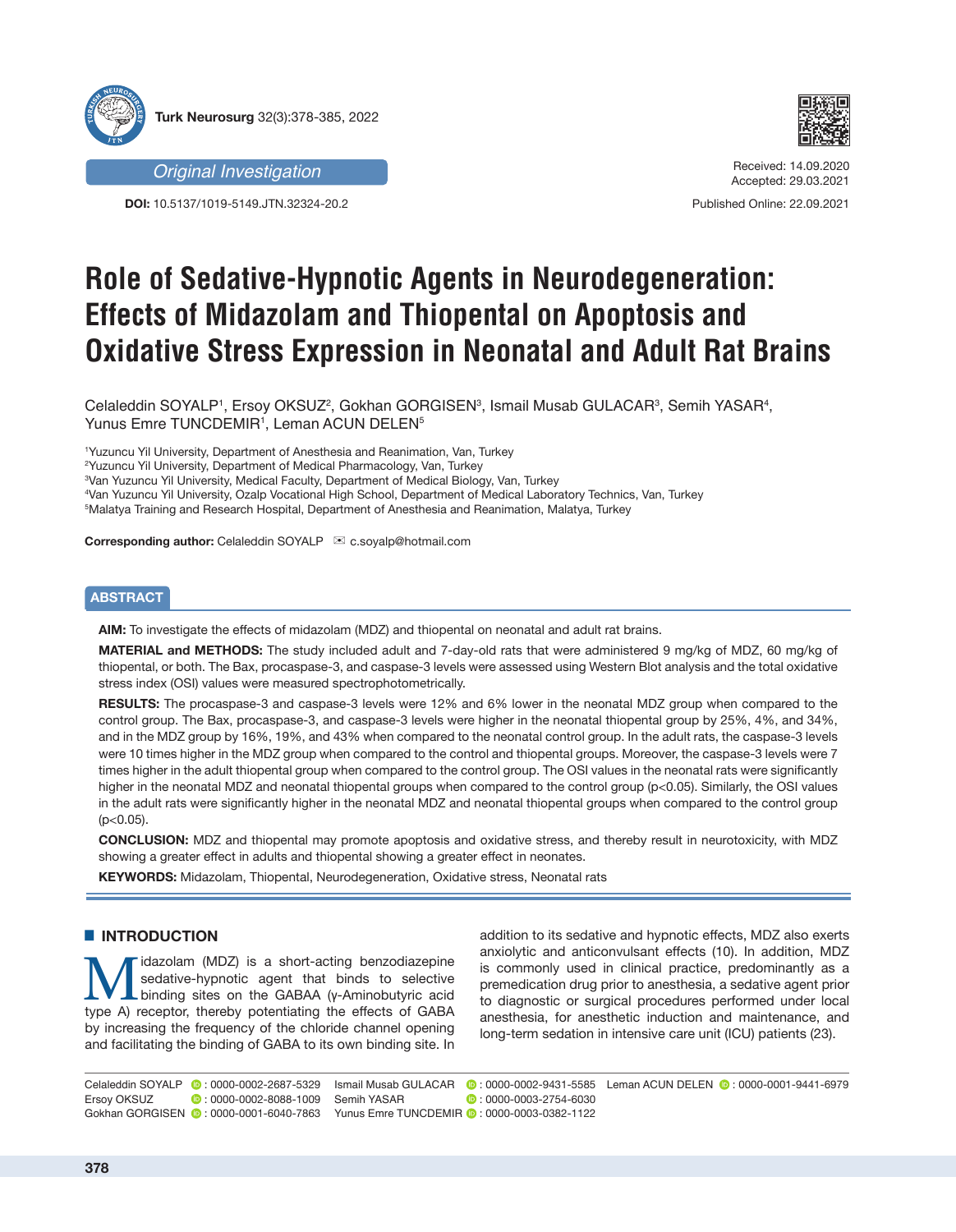MDZ has also been reported to have anticancer, neurotoxic, and, on the contrary, neuroprotective effects (26). In several in vitro studies, MDZ has been shown to promote apoptosis and to reduce proliferation in neuroblastoma and mouse Leydig cells (6,16,24). Some other studies have also suggested that MDZ and other anesthetic agents have neurodegenerative effects on brain cells, particularly in the developing human brain (3). Similarly, some animal studies have shown that MDZ leads to learning and memory impairment along with neurodegeneration in the developing rat brain (9). In contrast to these studies, however, some other studies have indicated that MDZ prevents motor neuronal death from oxidative stress attack mediated by the c-JUN N-terminal kinase/extracellular signal-regulated kinase signaling pathway and that MDZ can be useful in diseases that cause neuronal degeneration (12).

Thiopental is a short-acting sedative-hypnotic barbiturate with a similar mechanism of action to that of MDZ. Thiopental is also widely used for anesthetic induction, similar to MDZ. Thiopental, just like MDZ, has been shown to have various effects. In rats, for instance, thiopental has been shown to decrease the expression of glutamic acid decarboxylase (GAD), which plays a role in the synthesis of GABA from glutamic acid, and cause neuronal degeneration (17). Moreover, thiopental has been shown to cause neurotoxicity by increasing oxidative stress in the adult rat brain (1). In contrast, thiopental, just like MDZ, has also been reported to have favorable effects, such as inhibiting apoptosis in neuroblastoma cells (20).

In the present study, it was aimed to investigate the effects of MDZ and thiopental on adult and neonatal rat brains and also examine the effects of these 2 drugs on apoptosis and reactive oxygen species (ROS) generation in the rat brain in order to determine which of these two drugs is more reliable in each age group.

# ■ **MATERIAL and METHODS**

## **Experimental Procedure**

Approval was obtained from the Van Yuzuncu Yil University Laboratory Animals Ethics Board (Approval No: 2018/02). The study included a total of 64 rats, comprising 32 adult male Wistar albino rats, weighing 200–250 g, and 32 7-day-old male and female rats, weighing 10–15 g. The animals were kept under a 12 h/12 h light/dark cycle with ad libitum access to standard rat chow and tap water. The rats were randomly divided into 8 groups with 8 rats in each:

- 1. Neonatal control group (NC): Dimethyl sulphoxide (DMSO) only
- 2. Adult control group (AC): DMSO only
- 3. Neonatal MDZ group (NM): MDZ 9 mg/kg i.p. (Deva I.V)
- 4. Neonatal thiopental group (NT): thiopental 60 mg/kg i.p. (I.E Ulagay I.V).
- 5. Neonatal MDZ + thiopental group (NMT): MDZ 9 mg/kg i.p.+ thiopental 60 mg/kg i.p.
- 6. Adult MDZ group (AM): MDZ 9 mg/kg i.p.
- 7. Adult thiopental group (AT): thiopental 60 mg/kg i.p.

8. Adult MDZ + thiopental group (AMT): MDZ 9 mg/kg i.p. + thiopental 60 mg/kg i.p.

Six hours after drug administration, the rats were euthanized and the brain tissues were removed. The tissues were divided into two portions; one portion was stored at –80 °C and was later used for the assessment of apoptosis on Western Blot analysis and the other portion was stored at –20 °C and was used for the measurement of the total antioxidant status (TAS), total oxidant status (TOS), and oxidative stress index (OSI).

#### **Western Blot Analysis**

The tissues were homogenized with sonication and lysed in Ripa Buffer that contained protease inhibitors. For the analysis, 75 mcg of the proteins were fractionated by sodium dodecyl-sulfate polyacrylamide gel electrophoresis and then transferred to polyvinylidene fluoride membranes. The membranes were blocked in 5% skim milk powder in phosphate buffered saline with Tween. The blots were labeled with caspase-3, Bax, and cyclin B antibodies. Actin was used as the loading control. Signal intensity on the blots was determined using the enhanced chemiluminescent detection system.

#### **Assessment of Oxidative Stress**

The serum TAS and TOS levels were measured spectrophotometrically using a commercially available kit (8). The OSI is an indicator of oxidative stress, which is defined as the ratio of TOS to TAS. The OSI was calculated based on the following formula: (initially, the TAS levels were converted to µmol/L); OSI (arbitrary unit) = [TOS (µmol H2O2 Eq/L)/TAS (µmol Trolox  $Eq/L$ ]  $\times$  100 nm.

## **Statistical Analysis**

Data were analyzed using IBM SPSS Statistics for Windows 24.0 (IBM SPSS Inc. Co., Armonk, NY, USA). Continuous variables were expressed as median, mean, standard deviation (SD), minimum, and maximum. The and TOS levels were compared among the groups using the Kruskal-Wallis H test followed by the post-hoc Bonferroni multiple comparisons correction test. p<0.05 was considered statistically significant.

## █ **RESULTS**

## **Apoptosis and Cell Cycle**

In order to understand the effects of MDZ and thiopental on apoptosis and proliferation, the expression/activation levels of Bax and caspase 3 were determined, as apoptotic markers, in addition to cyclin B1 as a proliferation marker. In the neonatal rats, the Bax levels were 8% higher and the procaspase-3 and caspase-3 levels were 12% and 6% lower in the NM group when compared to the NC group, respectively. Similarly, the cyclin B levels were also 11% lower in the NM group when compared to the NC group (Figure 1A-C).

The Bax, procaspase-3, and caspase-3 levels were higher in the NT group when compared to the NM group by 25%, 4%, and 34% when compared to the NC group by 16%, 19%, and 43%, respectively. The cyclin B levels were 13% higher in NT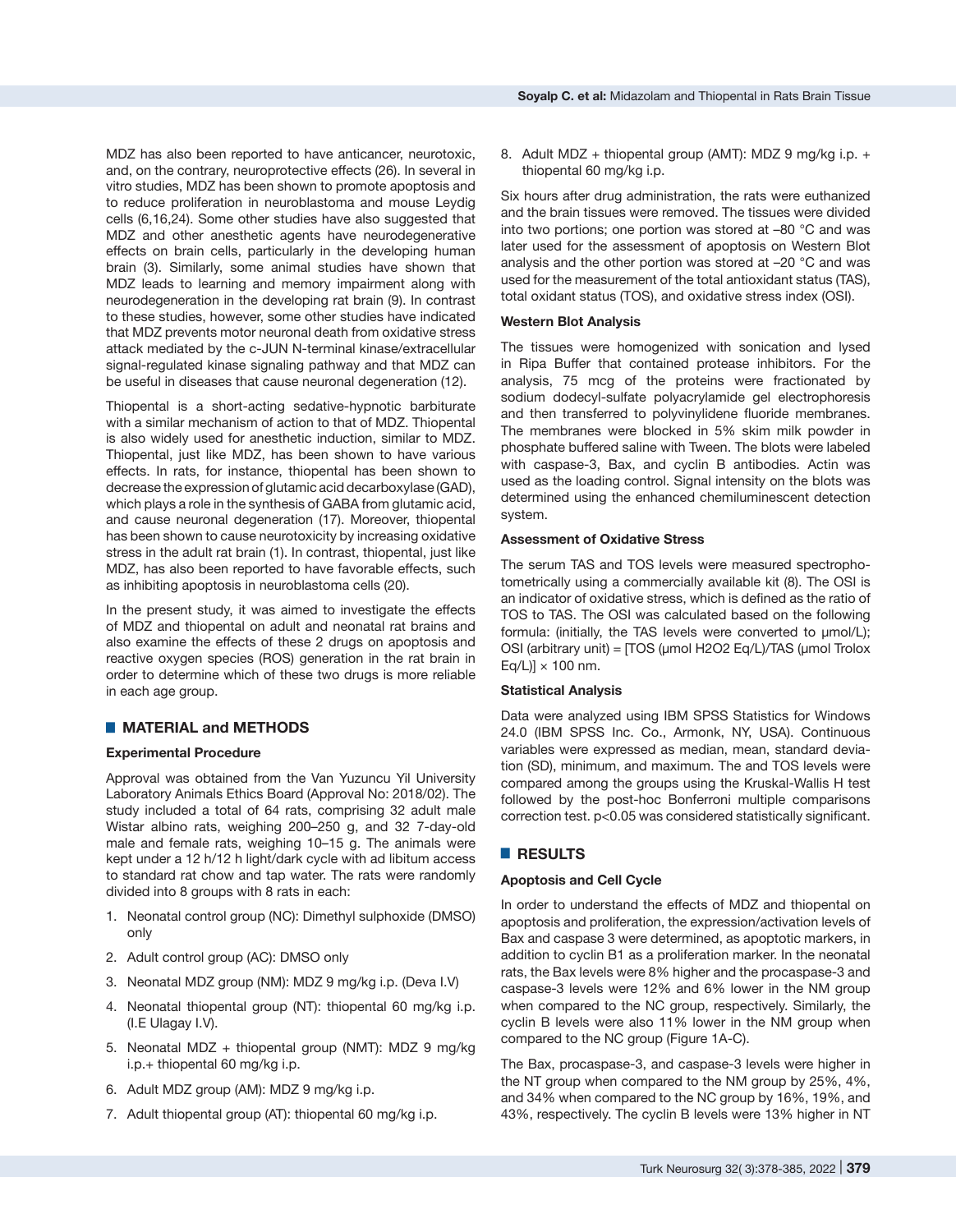group when compared to the NM group, while no significant difference was found between the NT and NC groups (Figure 1A-C).

The Bax levels in the NMT group were 20% and 11% higher when compared to those of the NM and NC groups. respectively, and were 4% lower than those of the NT group. Additionally, the procaspase-3, caspase-3, and cyclin B levels were 17%, 72%, and 16% higher in the NMT group when compared to the NC group, respectively (Figure 1A-C).

In the adult rats, although the Bax and procaspase-3 levels were 11% and 15% lower in the AM group when compared to the AC group, respectively, the caspase-3 levels in the same group were 10 times higher than those in the AT and AC groups. Additionally, the cyclin B levels in the AM group were 17% higher than those of the AC group (Figure 2A, B).

The Bax levels in the AT group were 3% and 7% higher than those of the AM and AC groups, respectively. The procaspase-3 levels exhibited no significant difference between the AT and AC groups, while they were 21% higher in the AT group when compared to the AM group. Although the caspase-3 levels in the AT group were almost 7 times higher than those of the AC group, they were 29% lower than those of the AM group (Figure 2A, B).

The cyclin B levels in the AT group were 27% higher than those of the AC group. The Bax and procaspase-3 levels in the AMT group were 34% and 24% higher than those of the AC group, while they were 20% and 10% higher than those of the AM group, and 27% and 5% higher than those of the AT group, respectively. Moreover, the caspase-3 levels in the same group were 9 times higher than those of the AC group and 35% higher than those of the AT group. In the same



**Figure 1: A)** Cyclin B, Bax, caspase, and cleaved caspase 3 blots in the NC and MDZ groups. **B)** Cyclin B, Bax, caspase, and cleaved caspase 3 blots in the NT and thiopental + MDZ groups. **C)** Cyclin B, Bax, caspase, and cleaved caspase 3 levels in the neonatal rats.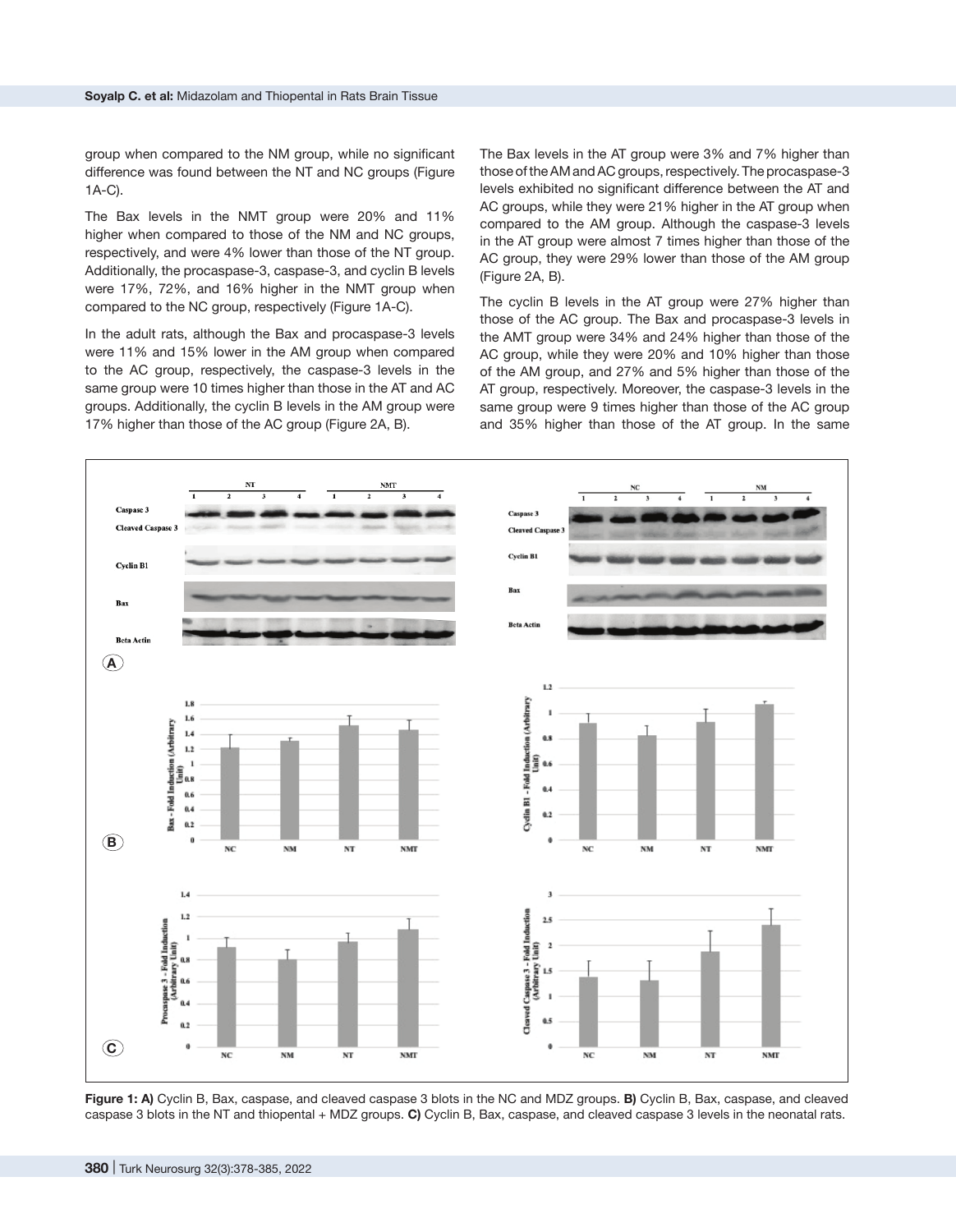group, the cyclin B levels were 12% higher than those of the AC group, and were 4% and 12% lower than those of the AM and AT groups, respectively (Figure 2A, B).

#### **TAS, TOS, and OSI Levels**

In the neonatal rats, the TAS levels were significantly lower in the NT group when compared to the NC group (p<0.05). In the adult rats, however, the TAS levels were significantly lower in the AM, AT, and AMT groups when compared to the AC group, with the greatest decrease seen in the AT group (p<0.05). The TOS levels in neonatal rats were significantly higher in AM,

AT, and AMT groups compared to AC group, with the highest increase seen in the AMT group (p<0.05). However, the TOS levels in the adult rats were significantly higher only in the AM group when compared to the AC group (p<0.05). The OSI values in the neonatal rats were significantly higher in the NM, NT, and NMT groups when compared to the NC group, with the highest increase seen in the NT group (p<0.05). Similarly, the OSI values in the adult rats were significantly higher in the AM, AT, and AMT groups when compared to the AC group, with the highest increase seen in the AM group (p<0.05) (Table I).



**Figure 2: A)** Cyclin B, Bax, caspase, and cleaved caspase 3 blots in the AC and MDZ groups. **B)** Cyclin B, Bax, caspase, and cleaved caspase 3 blots in the AT and thiopental + MDZ groups. **C)** Cyclin B, Bax, caspase, and cleaved caspase 3 levels in the adult rats.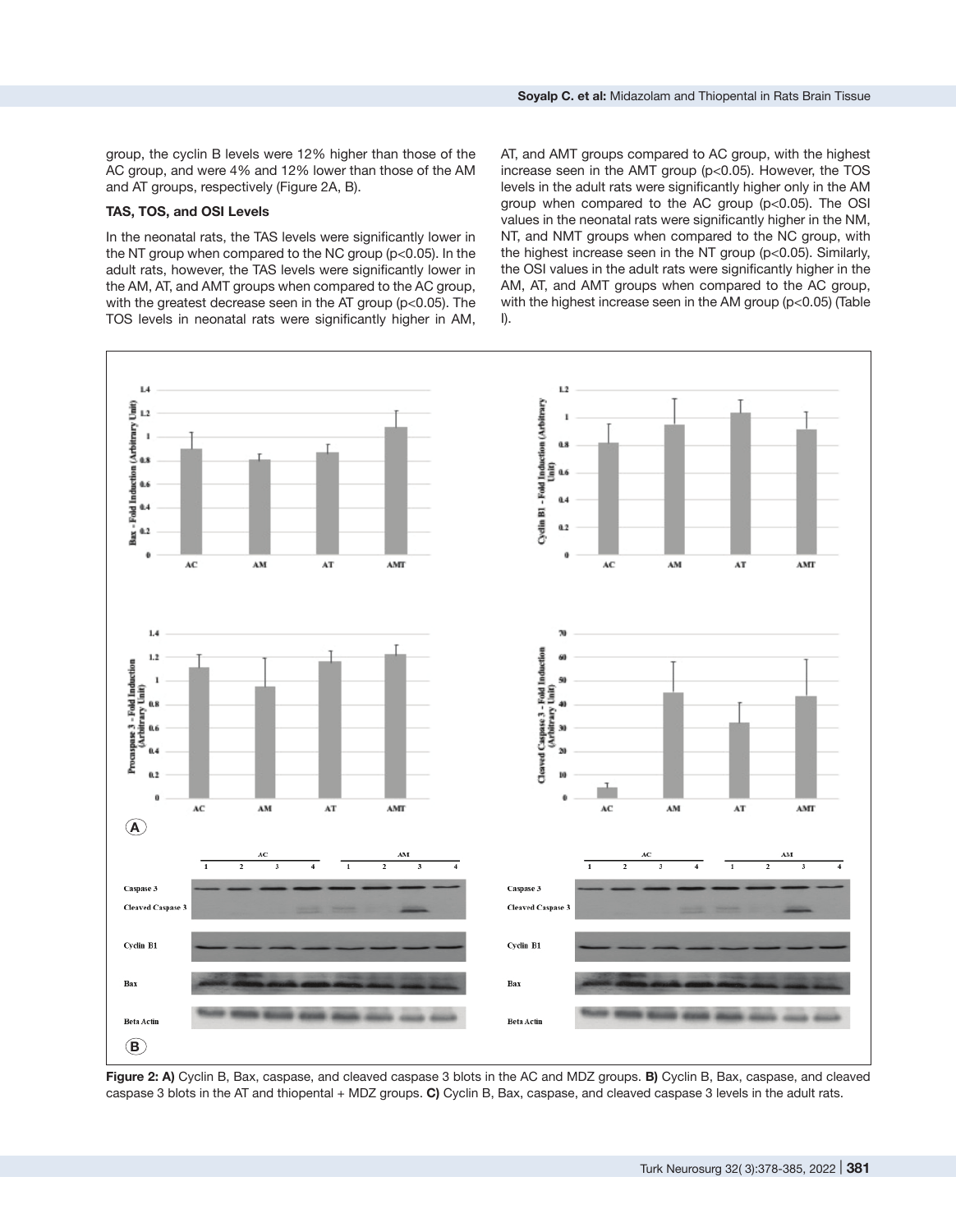| <b>Groups</b> | <b>TAS</b>                   | <b>TOS</b>                     | <b>OSI</b>                    |  |
|---------------|------------------------------|--------------------------------|-------------------------------|--|
| <b>NC</b>     | $1.01 \pm 0.14^{\circ}$      | $4.452 \pm 42$ <sup>e</sup>    | $0.44 \pm 0.08$ <sup>f</sup>  |  |
| <b>AC</b>     | $2.04 \pm 0.16^a$            | $13.024 \pm 1.67$ °            | $0.64 \pm 0.12$ <sup>f</sup>  |  |
| <b>NM</b>     | $0.89 \pm 0.13$ °            | $8.214 \pm 1.07$ <sup>d</sup>  | $0.92 \pm 0.20^{\circ}$       |  |
| <b>NT</b>     | $0.64 \pm 0.12$ <sup>d</sup> | $13.12 \pm 2.15^{\circ}$       | $2.06 \pm 0.36^a$             |  |
| <b>NMT</b>    | $1.02 \pm 0.11$ °            | $17.143 \pm 1.82^b$            | $1.67 \pm 0.26^{\circ}$       |  |
| <b>AM</b>     | $1.41 \pm 0.27^{\circ}$      | $31.881 \pm 2.82$ <sup>a</sup> | $2.27 \pm 0.52$ <sup>a</sup>  |  |
| <b>AT</b>     | $0.97 \pm 0.14^{\circ}$      | $14.613 \pm 2.01$ °            | $1.47 \pm 0.40$ <sup>bc</sup> |  |
| <b>AMT</b>    | $1.27 \pm 0.14^{\circ}$      | $16.19 \pm 1.89^{\circ}$       | $1.28 \pm 0.11$ <sup>cd</sup> |  |

|  |  |  |  |  |  | <b>Table I:</b> TAS, TOS, and OSI Levels |
|--|--|--|--|--|--|------------------------------------------|
|--|--|--|--|--|--|------------------------------------------|

*NC: Neonatal control, AC: Adult control, NM: Neonatal midazolam, NT: Neonatal thiopental, NMT: Neonatal midazolam + thiopental, AM: Adult midazolam, AT: Adult thiopental, AMT: Adult midazolam + thiopental.*

#### █ **DISCUSSION**

MDZ has been shown to promote apoptosis in numerous in vitro and in vivo studies investigating cell lines (16). MDZ induces apoptosis through various mechanisms. A previous study suggested that MDZ activates GABAA and peripheraltype benzodiazepine receptors, thereby leading to increased cytochrome C levels and ultimately, to increased apoptosis through the intrinsic pathway. The same study, however, advocated that MDZ has no effect on proapoptotic proteins, such as Bcl-2, procaspase-9, and procaspase-3 (10,16,21). Study conducted of embryonic neuronal cell culture of rats was shown midazolam GABA and glutamate receptor altered and increase the apoptosis (22). The study proposed that MDZ activates the intrinsic pathway of apoptosis independent of benzodiazepine (25). Another study conducted hepatocellular carcinoma cell was shown midazolam accelerates apoptosis by elevated microRNA-124-3p and suppressing PIM-1 (19). However, it has also been suggested that although MDZ results in no changes in the Bcl and Bax proteins in mouse Leydig cells, it activates caspase-3 and -9, ultimately leading to apoptosis through the intrinsic pathway (10). On the contrary, there are some other studies proposing that MDZ has no effect on apoptosis. For instance, MDZ has been shown to have no effect on caspases or apoptosis in glioblastoma and astrocyte cell lines, despite leading to increased necrotic cell injury (14,18). On the other hand, MDZ has also been suggested to have a role in cell cycle and proliferation. Accordingly, some previous studies have indicated that MDZ may block the cell cycle at the G2/M phase by inhibiting the expression of cyclin A, cyclin B, and cyclin-dependent kinase 1, and may inhibit cell proliferation by blocking the cell cycle at the G0/G1 phase (10,24).

The extensive body of literature has indicated that MDZ leads to toxicity in neurons, particularly in the developing human brain. A previous study showed that the use of MDZ, both in isolation and in combination with ketamine, resulted in neuronal injury in neonatal rats (28). Similarly, some other studies have demonstrated that the use of MDZ in combination

with other anesthetic agents, such as isoflurane, resulted in neuronal toxicity along with permanent learning difficulties, and another study suggested that long-term exposure to MDZ during early development may result in persistent changes in the structure and function of the brain (9,27). Additionally, MDZ has been shown to impair GABA neurotransmission in the developing brain, thereby leading to caspase-3 activation and ultimately, to apoptosis through the intrinsic pathway (3). To our knowledge, the current study is the first in the literature to investigate the effects of MDZ in both neonatal and adult rats. However, the findings herein were dissimilar to those of the studies that have suggested that MDZ leads to apoptosis in neonatal rats. Interestingly, it was found herein that the Bax levels in the neonatal rats were slightly increased, while the procaspase-3 and caspase-3 levels were slightly decreased when compared to the control group. Moreover, it was also found that the Bax, procaspase-3, and caspase-3 levels were significantly higher in the neonatal rats that were administered both MDZ and thiopental when compared to the control group and to the groups that were administered MDZ or thiopental alone (p<0.05). In the adult rats, however, the Bax and procaspase-3 levels were lower and the caspase-3 levels were significantly higher in the rats that were administered MDZ when compared to the rats that were administered thiopental and the control rats (p<0.05). Similar to apoptosis, the cyclin B levels exhibited a number of differences between the neonatal and adult rats. In line with the studies that have suggested that MDZ inhibits cell proliferation, our findings revealed that the cyclin B levels in the neonatal rats that were administered MDZ were 10% lower when compared to all of the other neonatal groups. In the adult rats, however, the cyclin B levels in the rats that were administered MDZ were 17% lower than those of the rats that were administered thiopental, although these levels were 8% higher than those in the control group. Taken together, these findings implicated that although MDZ has no effect on apoptosis in neonatal rats, it may induce apoptosis in adult rats through the extrinsic pathway rather than the intrinsic pathway. Additionally, the findings also supported the studies that have suggested that MDZ has a role in apoptosis independent of its effects on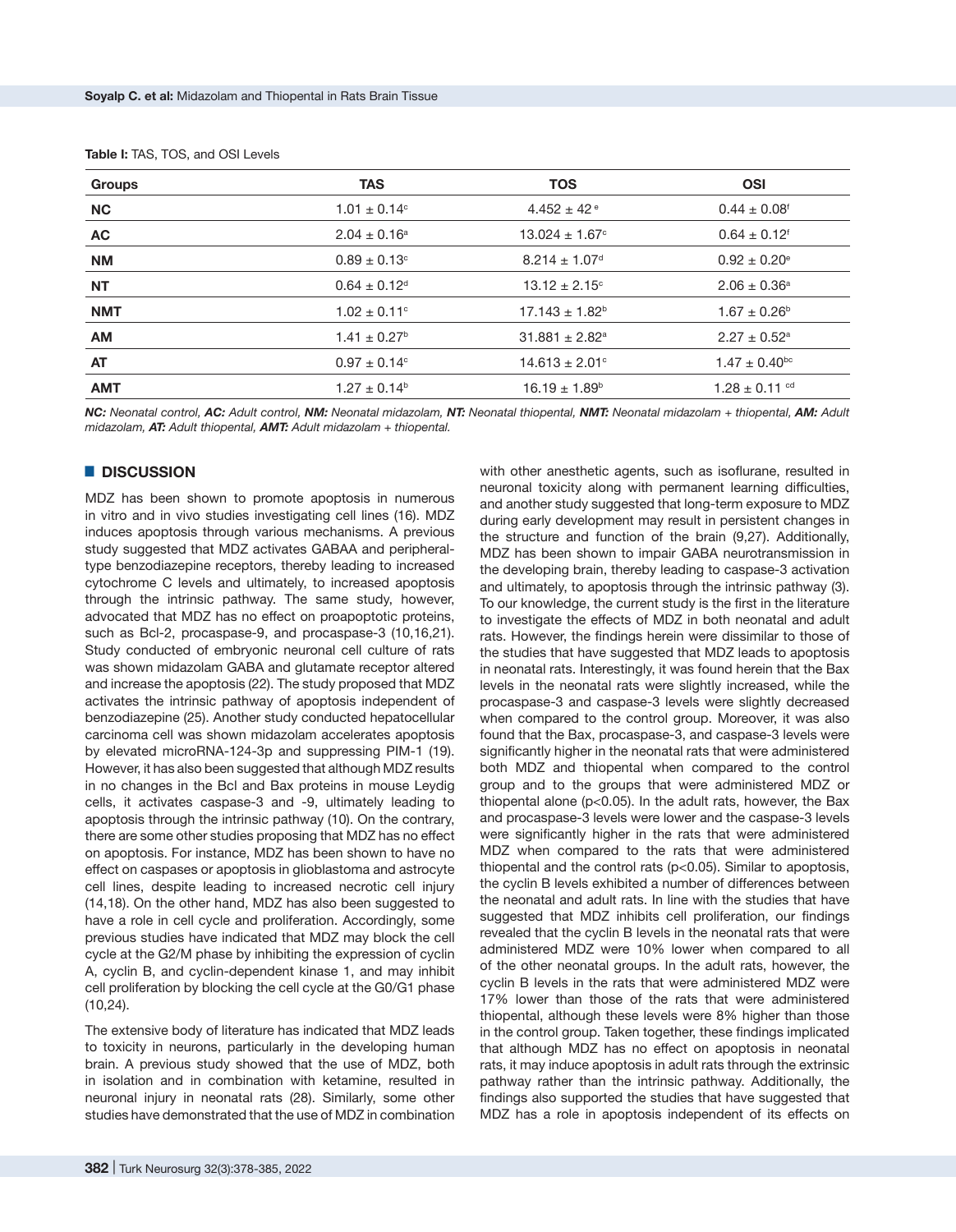GABAA. However, the findings herein were dissimilar to those of the studies reporting on the effects of MDZ in neonatal rats, which could be attributed to the differences among the studies regarding the drug dosage, and experimental duration and conditions. In addition, the finding of the current study that implicated that the extrinsic pathway is partially activated in developing neurons could also be attributed to these differences. Accordingly, the effects of MDZ on cell proliferation in newborn rats may be more prominent than apoptosis, and MDZ may lead to neurotoxicity by inhibiting cell proliferation. Nevertheless, further comprehensive studies investigating cell proliferation, necrosis, apoptosis, and GABA levels are needed to substantiate these findings.

Thiopental has also been shown to promote apoptosis, in a similar way to MDZ. A previous in vitro study investigating human lymphocytes and Jurkat cells suggested that thiopental has a direct role in promoting apoptosis (11). Another study evaluated the same cells and reported that thiopental has the potential to inhibit nuclear factor kappa B, thereby leading to apoptosis and affecting cell proliferation (15). An in vivo rat study showed that thiopental increased the expression of apoptotic proteins in the brain, such as caspase-3 and -9 (23). In contrast, there have been some studies proposing that thiopental inhibits apoptosis, similar to MDZ. A previous study demonstrated that thiopental inhibits apoptosis by inducing heat shock protein 70 in T lymphocytes (20). The findings of the current study supported the findings of the studies that have proposed that thiopental promotes apoptosis, in that the Bax, procaspase-3, and caspase-3 levels in the neonatal rats were significantly higher in the rats that were administered thiopental when compared to the rats that were administered MDZ and the control rats (p<0.05). In the adult rats, however, these levels were significantly lower in the rats that were administered thiopental when compared to the rats that were administered MDZ, although these levels were higher than those of the control rats. More importantly and expectedly, in both the neonatal and adult rats, the levels of apoptotic markers were significantly higher in the rats that received both MDZ and thiopental when compared to the other rats (p<0.05). These findings implicated that thiopental, unlike MDZ, activates the intrinsic pathway of apoptosis and the increased apoptosis caused by the combined use of MDZ and thiopental could be attributed to the activation of both intrinsic and extrinsic pathways, and also to the synergy induced by the combined use of both drugs through GABA or some other mechanisms. In the current study, the cyclin B levels exhibited no significant difference between the NT and control groups, whereas these levels increased significantly in the NMT group when compared to the other groups (p<0.05). In the adult rats, on the other hand, the cyclin B levels were significantly lower in the AT group when compared to the AMT group, although they were higher when compared to the MDZ and control groups.

ROS are generated as a result of mitochondrial injury in neuronal cells. When ROS production exceeds the cellular antioxidant capacity, it results in increased oxidative stress

in neurons, thereby leading to apoptosis in the cells (12). MDZ has been shown to inhibit ROS production in numerous studies. For instance, MDZ inhibited the apoptosis induced by ketamine by reducing ROS generation (13). Study conducted of infant rats was shown midazolam induced total antioxidant capacity and inhibited apoptosis (2). Another study suggested that MDZ protects tumor cells against toxicity by inhibiting ROS production and exerts its effect in B35 neuroblastoma cells through Akt-phosphorylation (7). Contrary to these studies, MDZ and inhalation anesthetics have been shown to increase ROS production in neonatal rats and have toxic effects on developing brain cells (5). On the other hand, thiopental, similar to MDZ, has also been shown to increase oxidative stress in the rat brain and other organs (1,4). The findings of the study herein supported the studies that have proposed that MDZ induces ROS production. In the current study, both the TOS and OSI levels were significantly higher in the neonatal and adult MDZ groups when compared to the control groups (p<0.05 for both). Similarly, both the TOS and OSI levels were significantly higher in the NT group when compared to the control group (p<0.05 for both). In the adult rats, however, the TOS and OSI levels were lower in the AT group when compared to the MDZ group, although they were higher than those of the control group. More importantly and unexpectedly, the TOS and OSI levels in both the NMT and AMT groups were significantly lower when compared to the MDZ and thiopental groups (p<0.05). Taken together, these findings implicated that both MDZ and thiopental may cause apoptosis and neurodegeneration by increasing oxidative stress, and that that thiopental and MDZ may trigger ROS production in neonatal and adult rats, respectively, in a similar fashion as in apoptosis. On the other hand, the reduced oxidative stress induced by the combined use of MDZ and thiopental could be attributed to the increased antioxidant capacity.

## █ **CONCLUSION**

The results indicated that both MDZ and thiopental promoted apoptosis and ROS production, and thereby resulted in neurotoxicity in the rats, with MDZ showing a greater effect in the adult rats and thiopental showing a greater effect in the neonatal rats. Accordingly, it is tempting to consider that in anesthetic practice, the use of MDZ could be safer for neonates and the use of thiopental could be safer for adults.

## █ **ACKNOWLEDGMENTS**

The authors would like to thank Zihni Yigit Oksuz from the University of British Columbia for his contributions to the experimental procedures.

# █ **FUNDING**

This work was supported by Van Yuzuncu Yil University Scientific Research Projects (TSA-2018-7221). The authors declare that there are no conflicts of interest with regards to funding.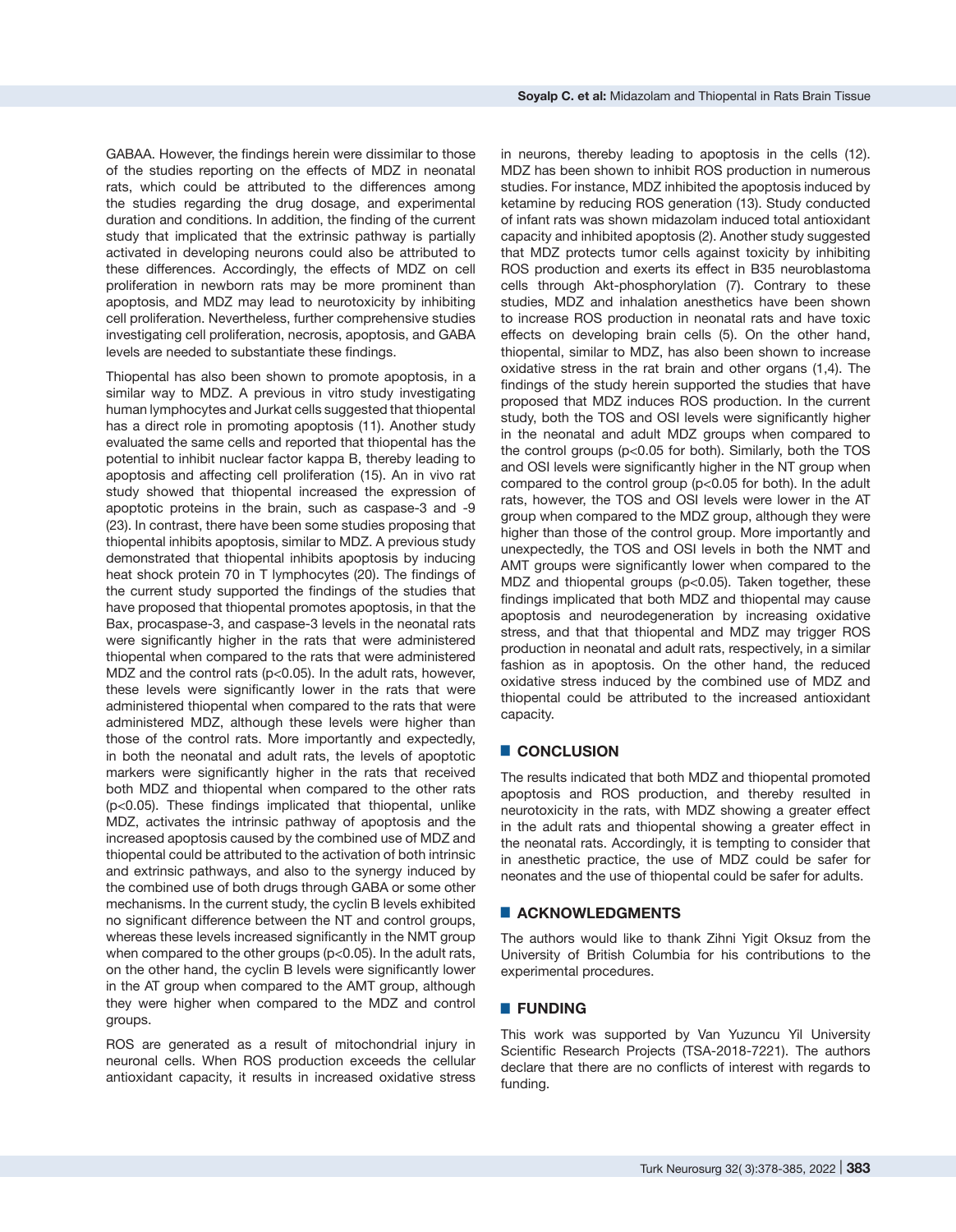## █ **AUTHORSHIP CONTRIBUTION**

**Study conception and design:** CS, EO

**Data collection:** GG, IMG, SY

**Analysis and interpretation of results:** CS, EO, GG, IMG

**Draft manuscript preparation:** CS, EO, GG, IMG, SY, YET, LAD

**Critical revision of the article:** CS,YET LAM

**Other (study supervision, fundings, materials, etc...):** CS, EO, GG, IMG, SY, YET, LAD

All authors (CS, EO, GG, IMG, SY, YET, LAD) reviewed the results and approved the final version of the manuscript.

## █ **REFERENCES**

- 1. Ahiskalioglu EO, Aydin P, Ahiskalioglu A, Suleyman B, Kuyrukluyildiz U, Kurt N, Altunel D, Coskun R, Suleyman H: The effects of ketamine and thiopental used alone or in combination on the brain, heart, and bronchial tissues of rats. Arch Med Sci 14(3): 645-654, 2018
- 2. [Aksoy Okan](https://pubmed.ncbi.nlm.nih.gov/?term=Okan+MA&cauthor_id=32000555) M, [Büyükkayhan](https://pubmed.ncbi.nlm.nih.gov/?term=B%C3%BCy%C3%BCkkayhan+D&cauthor_id=32000555) D, [Karatekin](https://pubmed.ncbi.nlm.nih.gov/?term=Karatekin+G&cauthor_id=32000555) G: The effect of midazolam on oxidative stress and apoptosis in preterm infants. Fetal Pediatr Pathol 31:1-7, 2020
- 3. Andropoulos DB: Effect of anesthesia on the developing brain: Infant and fetus. Fetal Diagn Ther 43(1):1-11, 2018
- 4. Bayram D, Oncu M, Ozcelik N, Yilmaz HR, Efkan Uz, Gokcimen A, Ozgocmen M: The effects of thiopenthone sodium and propofol on rat liver. SDU J Med Sci 2:36-44, 2014
- 5. Boscolo A, Milanovic D, Starr JA, Sanchez V, Oklopcic A, Moy L, Ori C, Erisir A, Todorovic VJ: Early exposure to general anesthesia disturbs mitochondrial fission and fusion in the developing rat brain. Anesthesiology 118(5):1086-1097, 2013
- 6. Braun S, Bauer I, Pannen B, Werdehausen R: Pretreatment but not subsequent coincubation with midazolam reduces the cytotoxicity of temozolomide in neuroblastoma cells. BMC Anesthesiol 15:151, 2015
- 7. Chong WS, Hyun CL, Park MK, Park JM, Song HO, Park T, [Lim](https://europepmc.org/search?query=AUTH:%22Young Su Lim%22) [YS,](https://europepmc.org/search?query=AUTH:%22Young Su Lim%22) [Cho CK,](https://europepmc.org/search?query=AUTH:%22Choon Kyu Cho%22) [Kang PS,](https://europepmc.org/search?query=AUTH:%22Po Soon Kang%22) [Kwon HU](https://europepmc.org/search?query=AUTH:%22Hee Uk Kwon%22): Midazolam protects B35 neuroblastoma cells through Akt-phosphorylation in reactive oxygen species derived cellular injury. Korean J Anesthesiol 62(2):166-171, 2012
- 8. Erel O: A novel automated direct measurement method for total antioxidant capacity using a new generation, more stable ABTS radical cation. Clin Biochem 37(4):277-285, 2004
- 9. Jevtovic-Todorovic V, Hartman RE, Izumi Y, Benshoff ND, Dikranian K, Zorumski CF, Olney CV, Wozniak DF: Early exposure to common anesthetic agents causes widespread neurodegeneration in the developing rat brain and persistent learning deficits. J Neurosci 23(3):876-882, 2003
- 10. Jiao J, Wang Y, Sun X, Jiang X: Insights into the roles of Midazolam in cancer therapy. Evid Based Complement Alternat Med 2017:3826506, 2017
- 11. Keel M, Mica L, Stover J, Stocker R, Trentz O, Haarter L: Thiopental-induced apoptosis in lymphocytes is independent of CD95 activation. Anesthesiology 103:576-584, 2005
- 12. Li GZ, Tao HL, Zhou C, Wang DD, Peng CB: Midazolam prevents motor neuronal death from oxidative stress attack mediated by JNK-ERK pathway. Hum Cell 31(1):64-71, 2018
- 13. Li Y, Li X, Zhao J, Li L, Wang Y, Zhang Y, Chen Y, Liu W, Gao L: Midazolam attenuates autophagy and apoptosis caused by Ketamine by decreasing reactive oxygen species in the hippocampus of fetal rats. Neurosci 388:460-471, 2018
- 14. Liu L, You Q, Tu Y, Li Q, Zheng L, Li X, Gu J, Wang G: Midazolam inhibits the apoptosis of astrocytes induced by oxygen glucose deprivation via targeting JAK2-STAT3 signaling pathway. Cell Physiol Biochem 35(1):126-136, 2015
- 15. Loop T, Humar M, Pischke S, Hoetzel A, Schmidt R, Pah HL, [Geiger](https://pubmed.ncbi.nlm.nih.gov/?term=Geiger+KK&cauthor_id=12883408) KK, [Pannen](https://pubmed.ncbi.nlm.nih.gov/?term=Pannen+BH&cauthor_id=12883408) BHJ: Thiopental inhibits tumor necrosis factor α-induced activation of nuclear factor kB through suppression of kB kinase activity. Anesthesiology 99:360-367, 2003
- 16. Mishra SK, Kang JH, Lee CW, Oh SH, Ryu JS, Bae YS, Kim HM: Midazolam induces cellular apoptosis in human cancer cells and inhibits tumor growth in xenograft mice. Mol Cells 36(3):219-226, 2013
- 17. Naseri M, Parham A, Moghimi A: The effect of sodium thiopental as a GABA mimetic drug in neonatal period on expression of GAD65 and GAD67 genes in hippocampus of newborn and adult male rats. Iran J Basic Med Sci 20(9):996- 1001, 2017
- 18. Ohno S, Kobayashi K, Uchida S, Amano O, Sakagami H, Nagasaka H: Cytotoxicity and type of cell death induced by midazolam in human oral normal and tumor cells. Anticancer Res 32(11):4737-4747, 2012
- 19. [Qi](https://pubmed.ncbi.nlm.nih.gov/?term=Qi+Y&cauthor_id=31651086) Y, [Yao](https://pubmed.ncbi.nlm.nih.gov/?term=Yao+X&cauthor_id=31651086) X, [Du](https://pubmed.ncbi.nlm.nih.gov/?term=Du+X&cauthor_id=31651086) X: Midazolam inhibits proliferation and accelerates apoptosis of hepatocellular carcinoma cells by elevating microRNA-124-3p and suppressing PIM-1. IUBMB Life 2020 72(3):452-464, 2020
- 20. Roesslein M, Froehlich C, Miltenberger V, Ulbrich F, Goebel U, Loop T: Thiopental protects human neuroblastoma cells from apoptotic cell death - potential role of heat shock protein 70. Life Sci 139:40-45, 2015
- 21. Shvetsov AV, Dyuzhikova NA, Savenko YN, Batotsyrenova EG, Kashuro VA: Effects of experimental coma on the expression of Bcl-2 protein and caspases 3 and 9 in rat brain. Bull Exp Biol Med 160(2):216-218, 2015
- 22. [Sinner](https://pubmed.ncbi.nlm.nih.gov/?term=Sinner+B&cauthor_id=30957600) B, [Steiner](https://pubmed.ncbi.nlm.nih.gov/?term=Steiner+J&cauthor_id=30957600) J, [Malsy](https://pubmed.ncbi.nlm.nih.gov/?term=Malsy+M&cauthor_id=30957600) M, [Graf](https://pubmed.ncbi.nlm.nih.gov/?term=Graf+BM&cauthor_id=30957600) BM, [Bundscherer](https://pubmed.ncbi.nlm.nih.gov/?term=Bundscherer+A&cauthor_id=30957600) A: The positive allosteric modulation of GABA A receptors mRNA in immature hippocampal rat neurons by midazolam affects receptor expression and induces apoptosis Int J Neurosci 129(10):986-994, 2019
- 23. So EC, Chang YT, Hsing CH, Poon PW, Leu SF, Huang BM: The effect of midazolam on mouse Leydig cell steroidogenesis and apoptosis. Toxicol Lett 192(2):169-178, 2010
- 24. So EC, Chen YC, Wang SC, Wu CC, Huang MC, Lai MS, Pan BS, Kang FC, Huang BM: Midazolam regulated caspase pathway, endoplasmic reticulum stress, autophagy, and cell cycle to induce apoptosis in MA-10 mouse Leydig tumor cells. Onco Targets Ther 9:2519-2533, 2016
- 25. Stevens MF, Werdehausen R, Gaza N, Hermanns H, Kremer D, Bauer I, Küry P, Hollman MW, Braun S: Midazolam activates the intrinsic pathway of apoptosis independent of benzodiazepine and death receptor signaling. Reg Anesth Pain Med 36(4):343-349, 2011